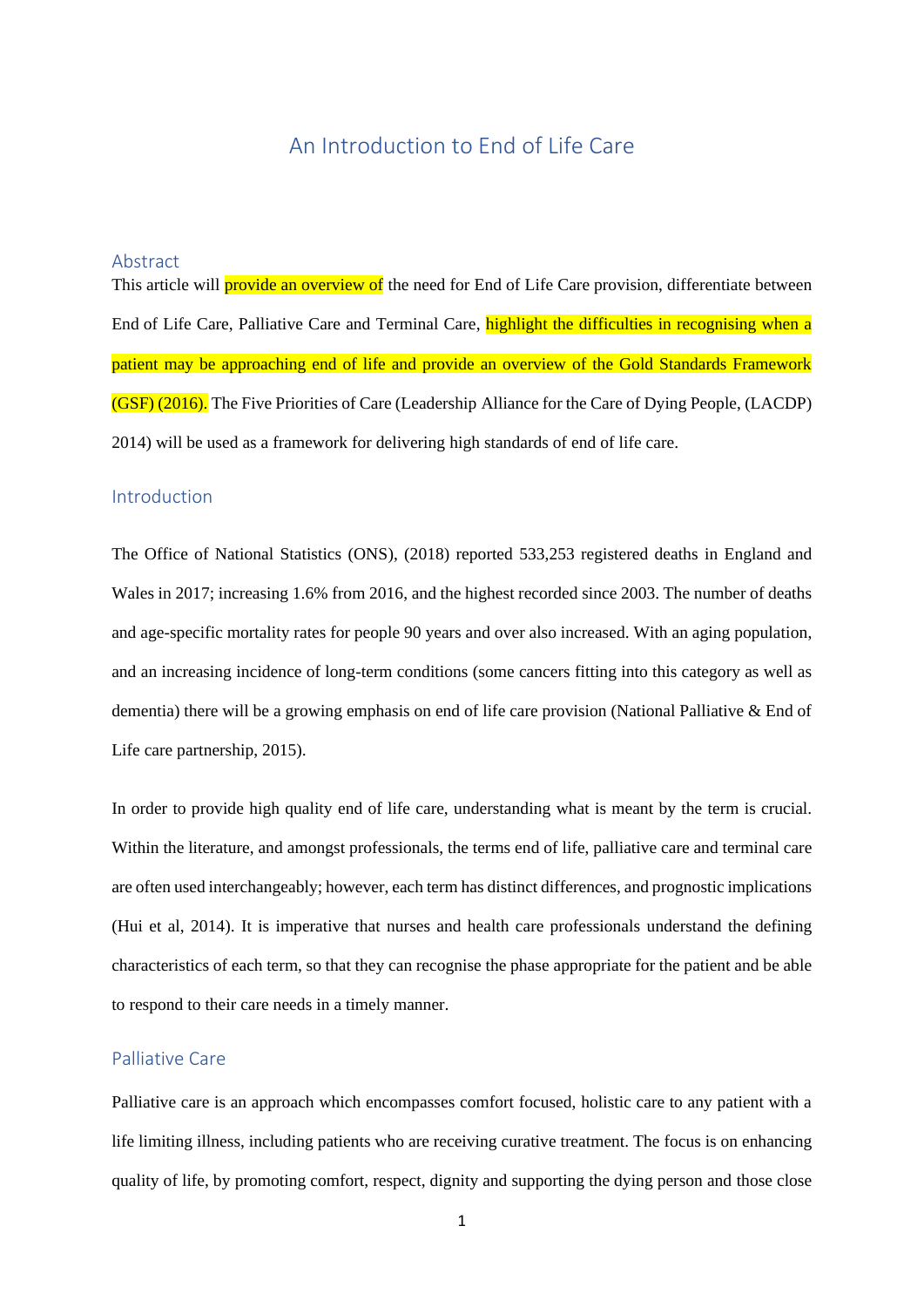to them. The approach can be used at any point within the patients' disease trajectory. The World Health Organisation (2018) recognises that palliative care is applicable to patients early within their illness, and used alongside life-prolonging treatments, such as chemotherapy and radiotherapy, with some people receiving palliative care for years. However, it does include caring for those nearing the end of their lives. This is known as end of life care.

## End of Life Care

The End of Life Care Strategy (Department of Health, (DH) 2008) suggests that End of life care planning should commence for patients who are expected to die within 12 months. However, goes on to state that identifying the beginning of end of life care is variable, and depends on the person (who may recognise that they are approaching end of life), professional perspective, the disease, and the stage that the patient is at within the disease trajectory. The principles of Palliative Care are embedded in end of life care, with the focus being on enabling patients with an advanced, progressive, incurable illness to live as well as possible until they die; this includes supporting the needs of the patient, family, and having a management plan to support their holistic needs (LACDP, 2014).

## Terminal care

There is a great deal of ambiguity around the meaning of the term dying, with it sometimes being used in the same context as palliative and end of life care. Nyatanga (2017) suggests that people are thought to be dying when their view of living is threatened by a life limiting illness, whereas Hui et al, (2014) defines dying as the hours or days preceding imminent death.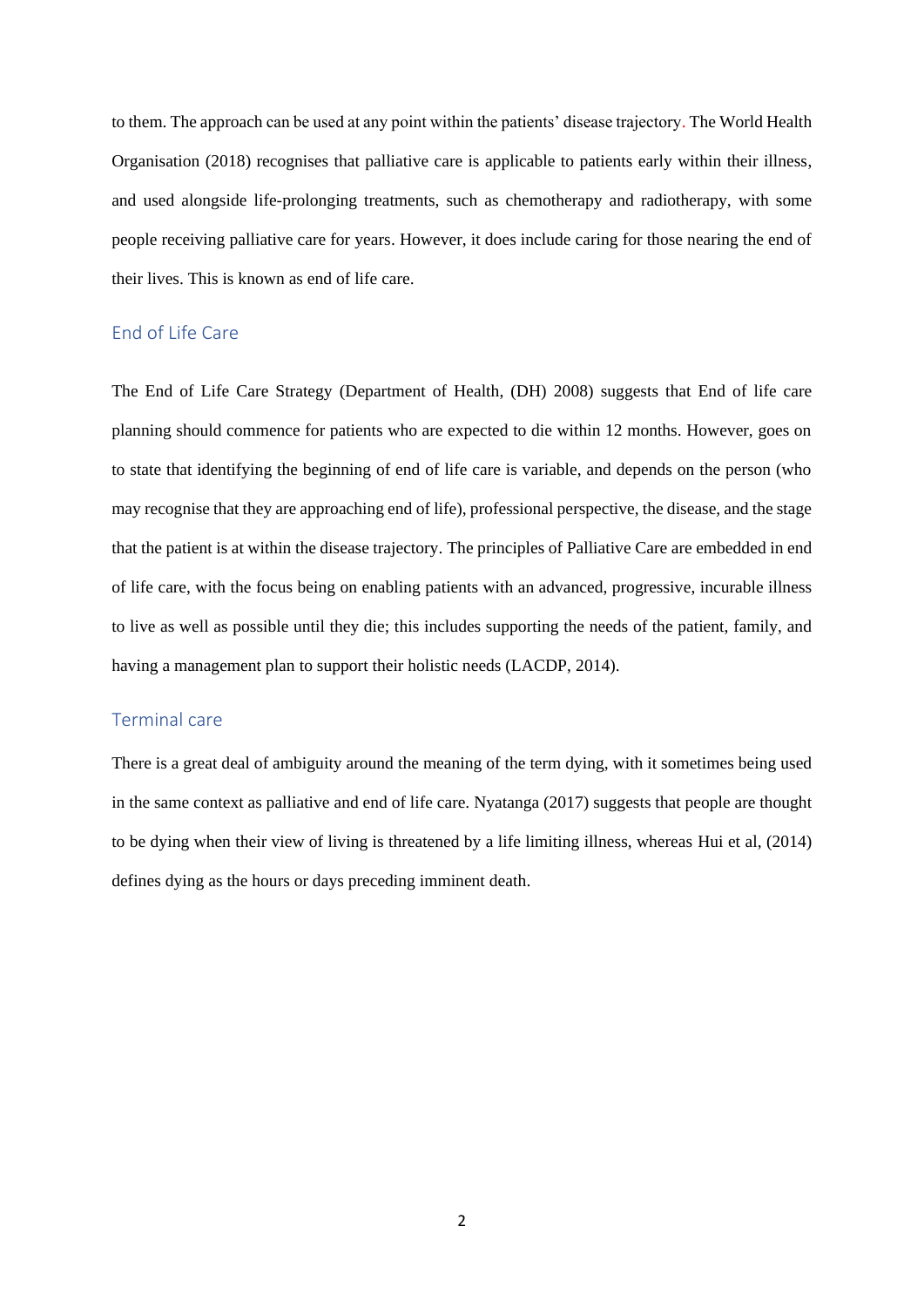

#### Five Priorities of Care

Defining the point at which a patient may be nearing the end of their lives or dying is dependent on several factors (Fig.1), and regardless, there should be a continuum of care including an ongoing assessment of patient and family needs and responding in an appropriate and timely manner (LACDP, 2014). Following a review of the Liverpool Care Pathway (LCP), which highlighted inconsistencies in the provision of good end of life care, one of the key recommendations was that it should be phased out (DH, 2013). In response, the LACDP (2014) published a response in the One Chance to Get it Right document, highlighting Five Priorities of care (Fig 2) based on the wishes of the dying patient and family, rather than the processes. A key consideration is that these priorities can be applied regardless of the environment, with the focus being on the provision of high quality, patient centred care.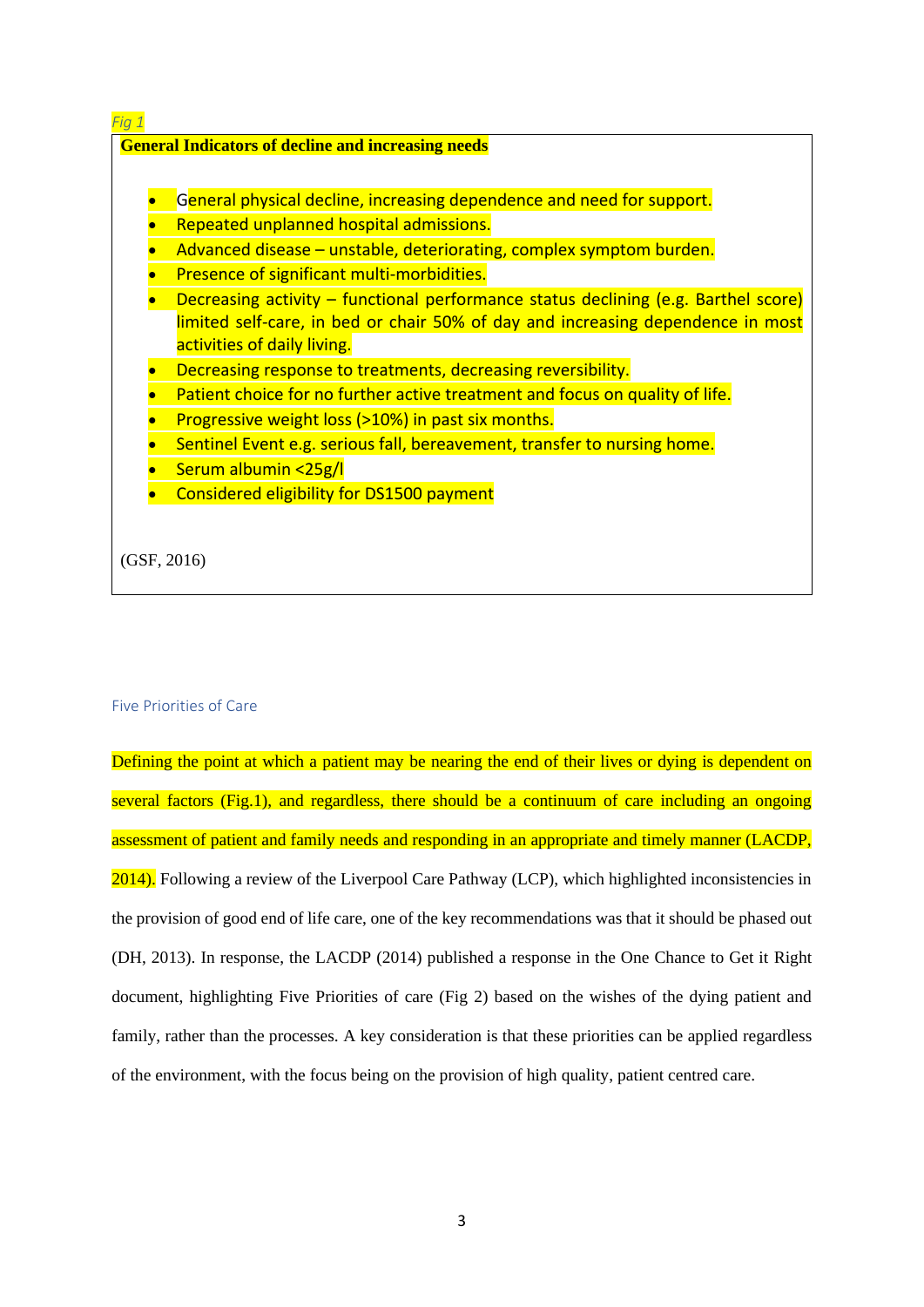## Insert a diagram of the 5 priorities of care here

The magazine can find a diagram that is not copy right to insert here.

#### Priority 1: Recognising

The LACDP (2014) suggests that the point at which treatment ends, and care becomes palliative, should be a continuum, where the patients' needs are constantly assessed by a senior clinician and responded to in a timely and sensitive manner. Sharing the uncertainty, and voicing concerns that the patient may be dying with the patient (if conscious) and family is the most honest approach and a deterioration in the patients' condition and should be the trigger for expressing their concerns (Regan, Tapley and Jolley, 2014).

However, it has already been established that recognising the possibility that a patient may be approaching end of life, or indeed dying is difficult. The GSF (2016), is a framework used within the community, care homes and acute setting, which enables early recognition of patients with life limiting conditions, and as a result the patients' needs can be better anticipated and addressed and important conversations regarding future planning and patient's wishes, can happen in a timely manner. The GSF (2016) provides a three-step approach (Fig 3), which provides health care professionals with general and specific considerations which will aid them in making a decision that a patient may be deteriorating. However, as Kennedy et al (2014) state, the complexity of identifying clinical indicators of dying across different diseases is challenging, and therefore should be based on patient needs rather than the diagnosis.

Fig 3. Is there anyway the proactive Identification Guidance (PIG) flowchart can be incorporated? I have provided the link.

[https://www.goldstandardsframework.org.uk/cd-content/uploads/files/PIG/NEW%20PIG%20-](https://www.goldstandardsframework.org.uk/cd-content/uploads/files/PIG/NEW%20PIG%20-%20%20%2020.1.17%20KT%20vs17.pdf)

[%20%20%2020.1.17%20KT%20vs17.pdf](https://www.goldstandardsframework.org.uk/cd-content/uploads/files/PIG/NEW%20PIG%20-%20%20%2020.1.17%20KT%20vs17.pdf)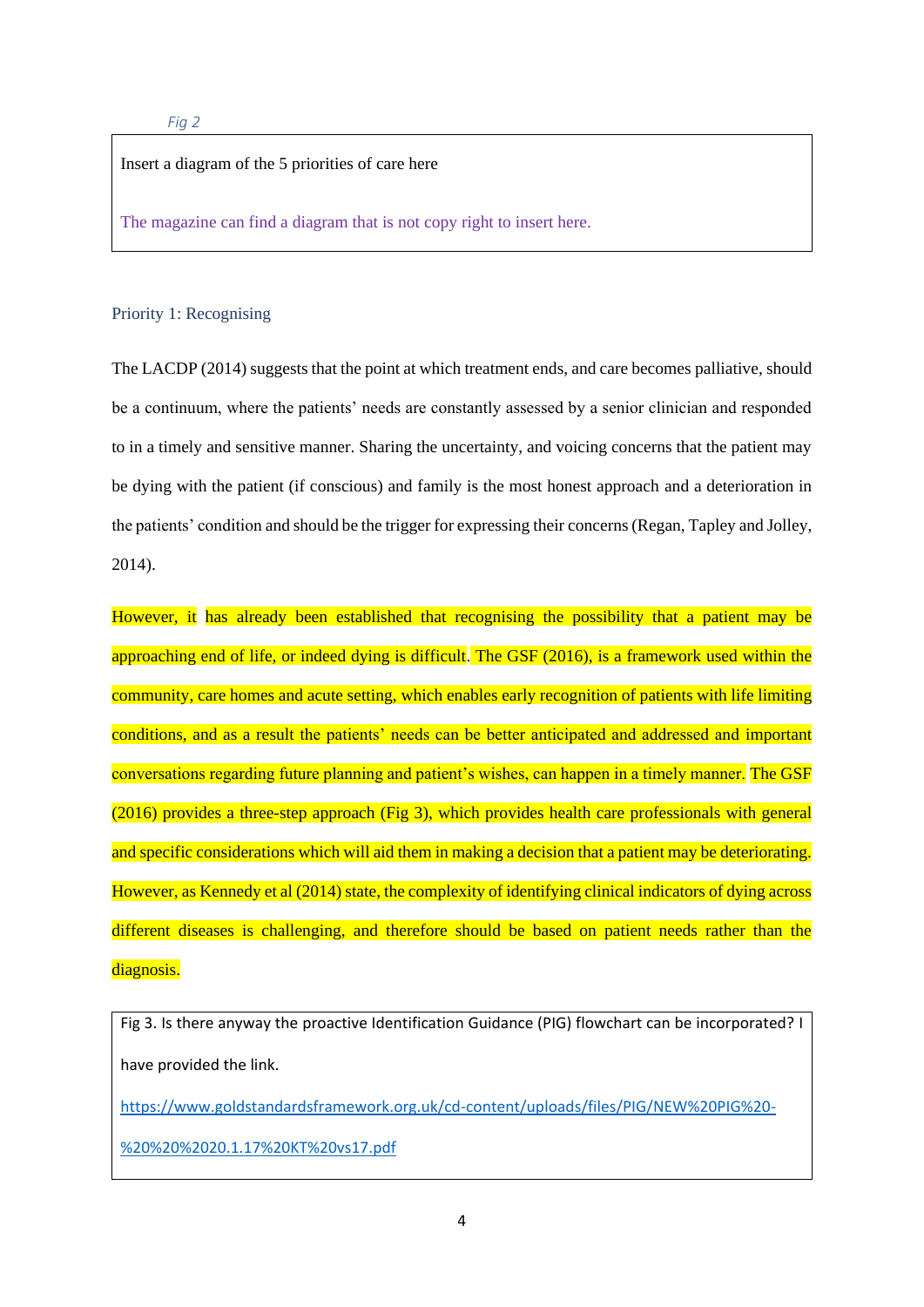#### Priority 2: Communication

Open and honest communication with the dying patient and those important to them is paramount. The LACDP (2014) state that all discussions should be in plain language, appropriate and avoid euphemisms. All documentation should be accessible to all members of the health care team who are involved in the patient's care. Communication should be regular, proactive, and respect the privacy and confidentiality of the person who is dying and those important to them. Staff must also check the patient and others' understanding, clearly documenting any conversations occurring in relation to treatment goals, plan of care, prognosis and any concerns raised by the patient or those important to them. These conversations should be ongoing taking into consideration changes in the patient's condition and whether or not the patient has capacity (Robinson et al, 2013, Mental Capacity Act, 2005).

#### Priority 3: Involve

In the first instance, it is important to ascertain the extent to which patients want to be involved in decisions about their care, as patients and those important to them differ in their wish to be involved in decisions around care and treatment. Health care staff need to sensitively enquire how much each person wants to be involved at each stage and, in order to accomplish this, the dying patient and their families, must be given the names of the senior doctor responsible for their care and then the name of the nurse responsible for leading care (LACDP, 2014). Consideration should also be given to patients who have lost capacity. For those who have lost capacity, any decision made must be in their best interests and involve the patient as much as possible (Mental Capacity Act, 2005), .

#### Priority 4: Support

Families and those important to the dying person have their own needs, which can be overlooked by themselves and others during this difficult period (Broom and Kirby, 2012). Therefore, healthcare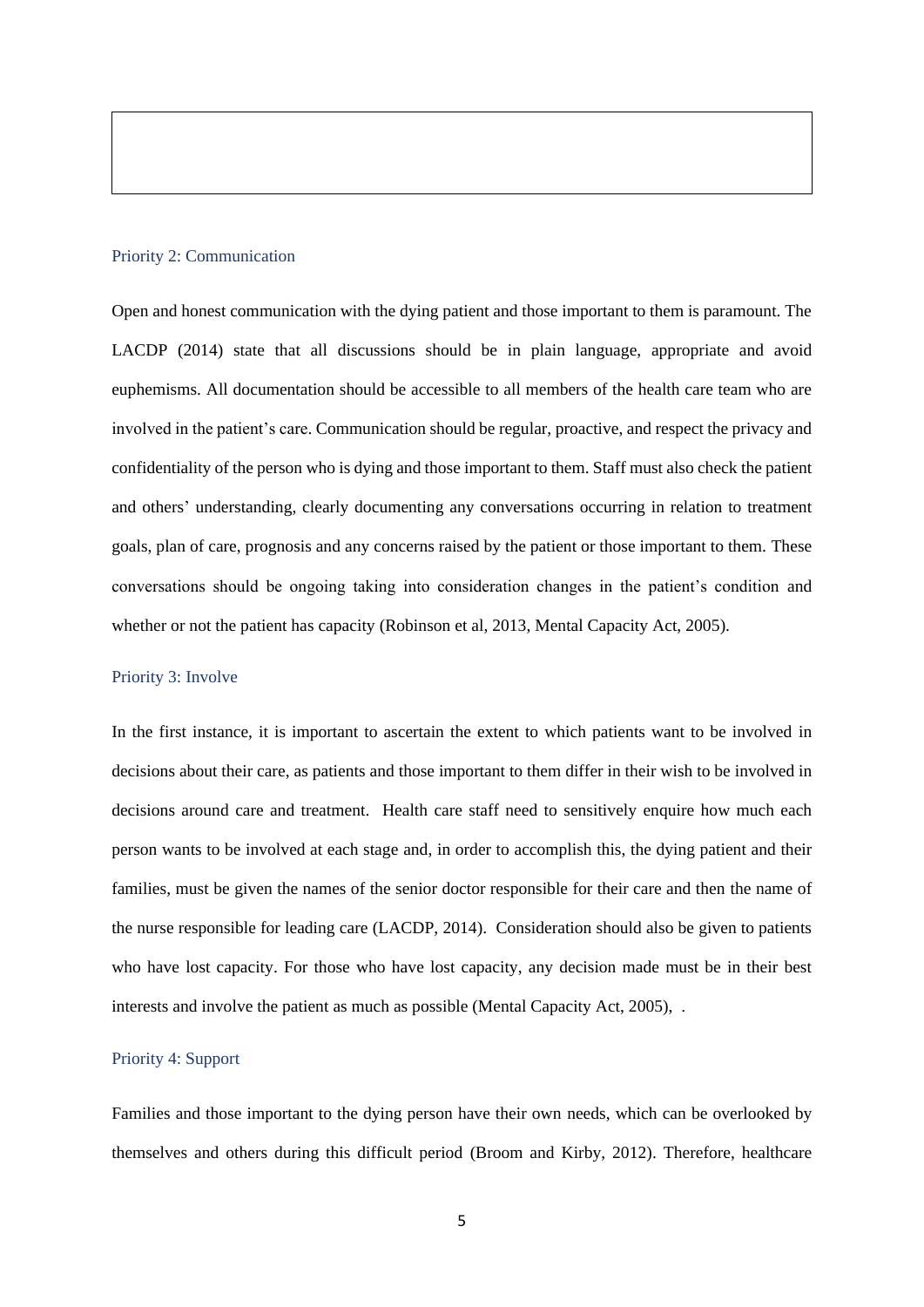professionals must regularly assess and address the needs of families and those important to the dying person, as the family's experience of a loved one's final illness and death impacts on their own responses to future healthcare (Sykes, 2015). Healthcare professionals must ensure that even those who appear to be coping are supported and their needs actively explored. It is worthwhile considering that carers may wish to participate in caring for the dying person and must be supported by staff to do so (LACDP, 2014).

## Priority 5: Plan and Do

An individual plan of care should be developed in collaboration with the patient and those important to the patient, in order to meet the patients' care needs and treatment preferences (LADCP, 2014). This plan should be regularly reviewed as the patient's wishes and condition may change. Two crucial findings from the Neuberger report (2013) were the discovery that hydration and nutrition were being inappropriately withheld from dying patients, and symptom control was not individualised. Therefore, it is important that patients are offered

- Food and drink for as long as it is safe to do so,
- Timely symptom control measures
- Ongoing holistic assessment (psychological, spiritual, cultural and religious needs)
- Open and honest, clearly documented communication
- Referral to other members of the multi professional team, including seeking advice from the Specialist Palliative Care Team if necessary (LADCP, 2014).

## Conclusion

Recognising the point at which a patient with a life limiting illness may be approaching end of life care or indeed dying is difficult. Therefore, it is imperative that nurses identify and respond in a timely manner to a change in the patient's condition, and utilise the Proactive Identification Guidance which will enable them to recognise that a patient may be approaching end of life. Application of the Five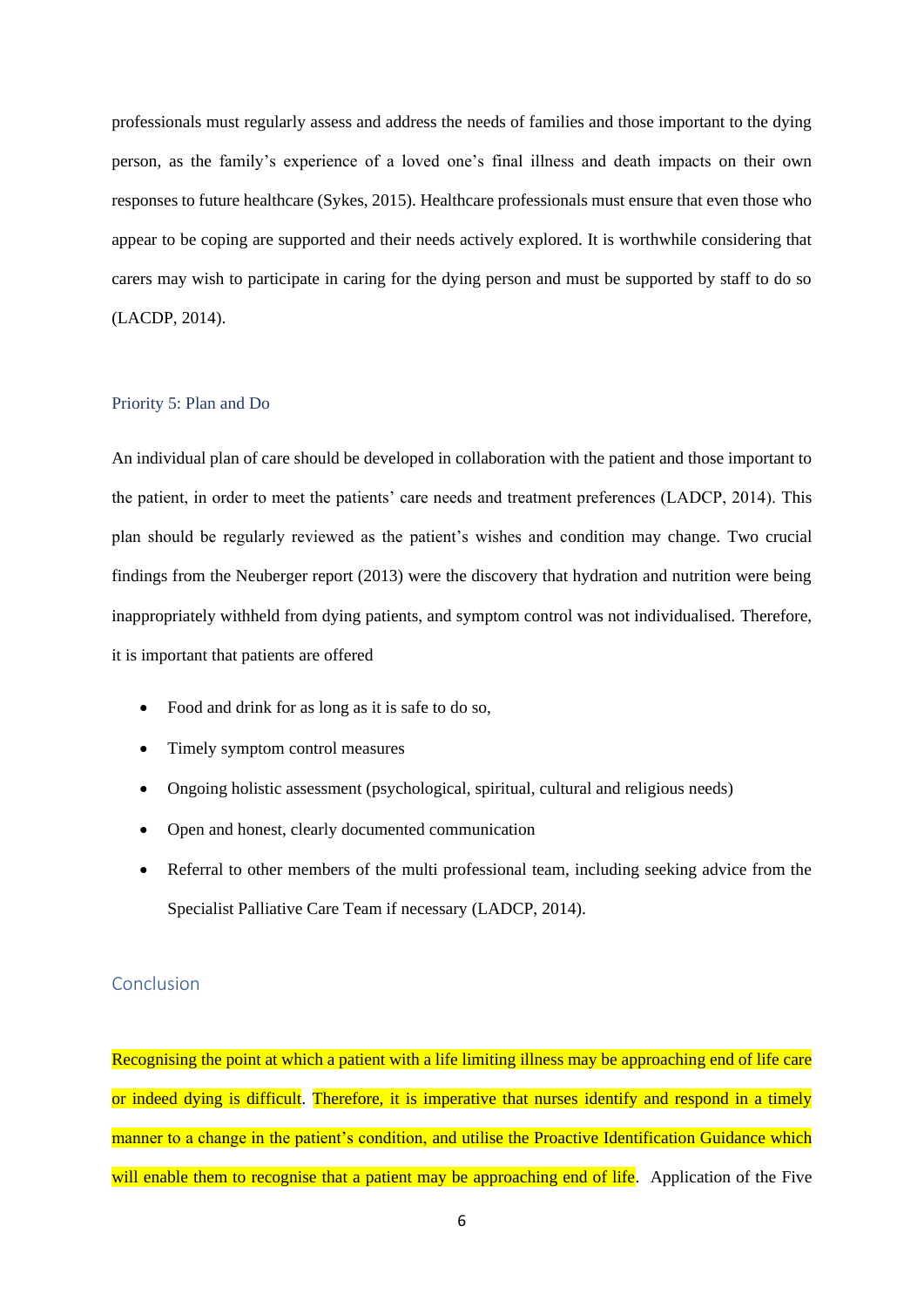Priorities of Care framework ensures that the patient receives individual, patient-centered holistic care, and the needs of those important to the patient are also considered, for as Dame Cicely Saunders (1918 - 2005) famously quoted, "How people die remains in the memory of those who live on".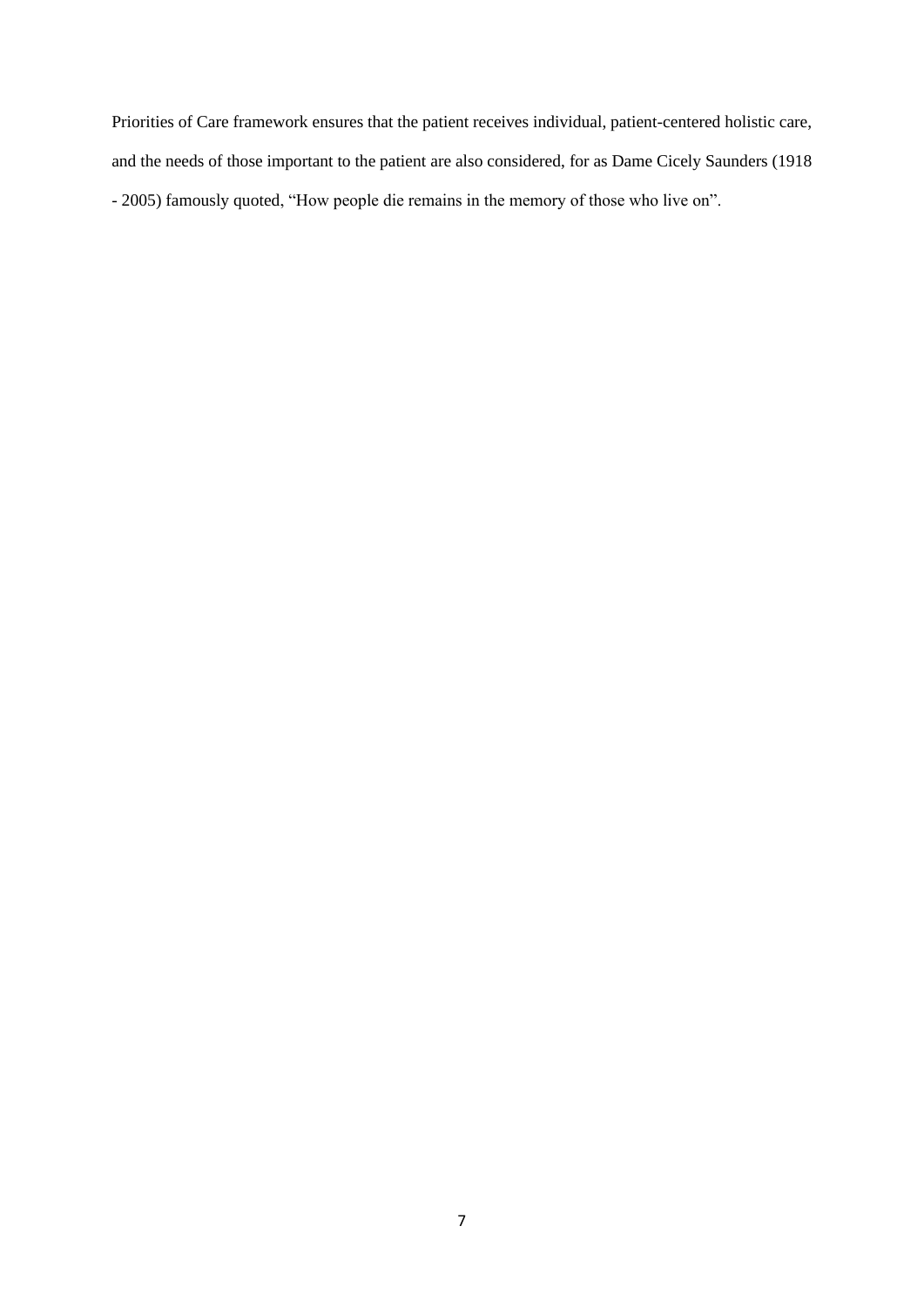## References

Broom, A. and Kirby, E. (2013) The end of life and the family: hospice patients' views on dying as relational. *Social Health Illness.* 35 (4), pp. 499-513

Department of Health. (2008) *End of Life Care Strategy; Promoting high quality care for all adults at the end of life*. Available at:

[https://assets.publishing.service.gov.uk/government/uploads/system/uploads/attachment\\_data/file](https://assets.publishing.service.gov.uk/government/uploads/system/uploads/attachment_data/file/136431/End_of_life_strategy.pdf) [/136431/End\\_of\\_life\\_strategy.pdf](https://assets.publishing.service.gov.uk/government/uploads/system/uploads/attachment_data/file/136431/End_of_life_strategy.pdf) (Accessed July 20119)

Department of Health (2013) *More Care less Pathway: A Review of the Liverpool Care Pathway*. Available at

:[https://assets.publishing.service.gov.uk/government/uploads/system/uploads/attachment\\_data/fil](https://assets.publishing.service.gov.uk/government/uploads/system/uploads/attachment_data/file/212450/Liverpool_Care_Pathway.pdf) e/212450/Liverpool Care Pathway.pdf (Accessed July, 2019)

Gold Standards Framework (2016) *The Gold Standards Framework Proactive Identification* 

*Guidance* Available at:

[https://www.goldstandardsframework.org.uk/cd-content/uploads/files/PIG/NEW%20PIG%20-](https://www.goldstandardsframework.org.uk/cd-content/uploads/files/PIG/NEW%20PIG%20-%20%20%2020.1.17%20KT%20vs17.pdf)

[%20%20%2020.1.17%20KT%20vs17.pdf](https://www.goldstandardsframework.org.uk/cd-content/uploads/files/PIG/NEW%20PIG%20-%20%20%2020.1.17%20KT%20vs17.pdf) (Accessed November, 2019)

Hui D., Nooruddin, M., Didwaniya, Z., Dev R., De La Cruz, M., Kim,S., Kwon, J., Hutchins,R.,Liem, C and Bruera, E. (2014) Concepts and Definitions for "Actively Dying", " End of Life care", "Terminally Ill," " Terminal Care" and "Transition Care": A Systematic Review*. Journal of Pain & Symptom Management.* 47 (1) pp 77 -89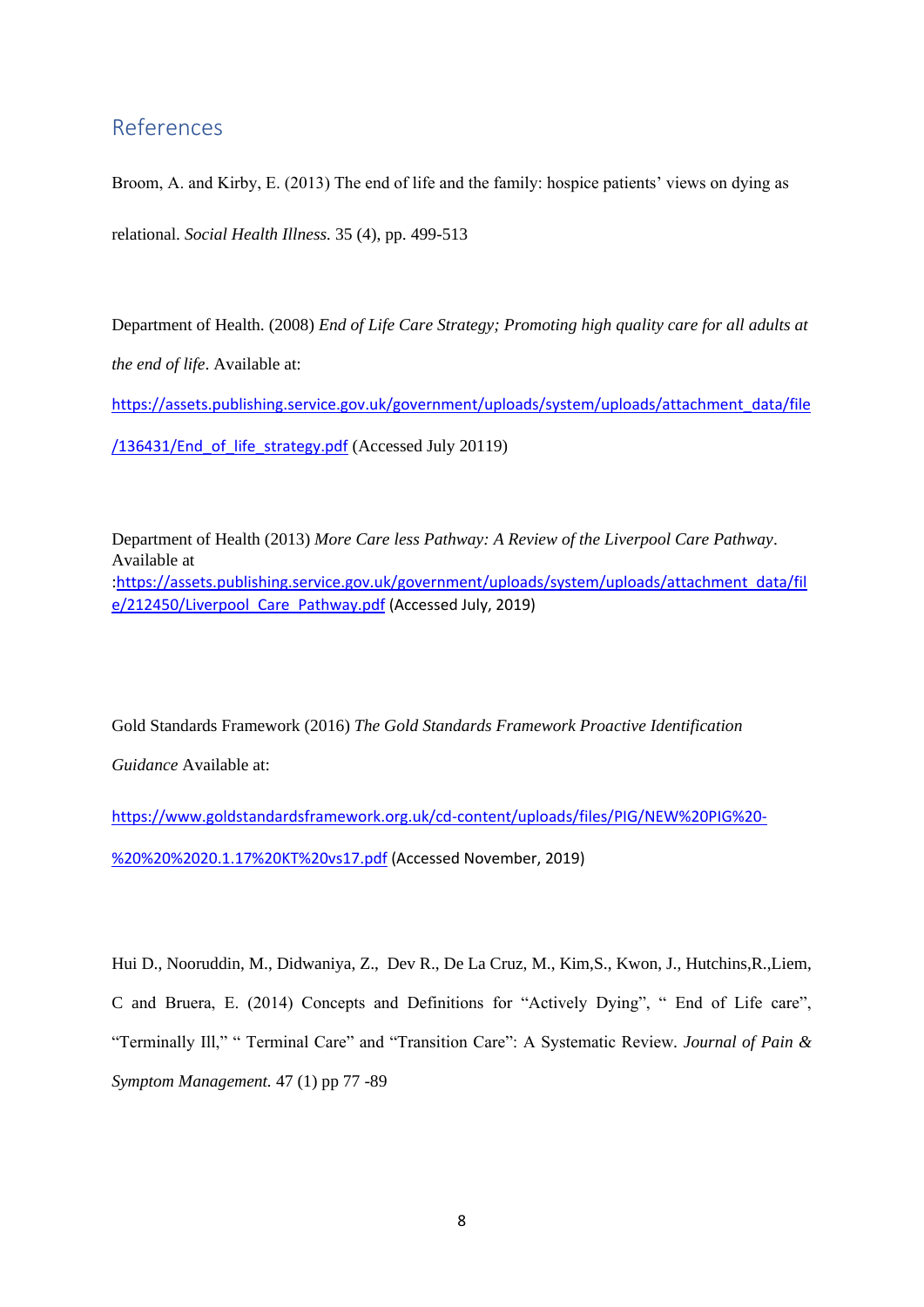Kennedy,C., Brooks-Young,P., Gray,C., Larkin,P., Connolly,M., Wilde-Larsson,B., Larsonn,M., Smith,T and Chater,S. (2014) Diagnosing Dying: an integrative literature review. *BMJ Supportive & Palliative Care* 4: pp 263 - 270

Leadership Alliance for the Care of Dying People (2014) *One Chance to get it Right*. Available at: [http://wales.pallcare.info/files/One\\_chance\\_to\\_get\\_it\\_right.pdf](http://wales.pallcare.info/files/One_chance_to_get_it_right.pdf) (Accessed June 2019)

Mental Capacity Act (2005) Available at:<https://www.legislation.gov.uk/ukpga/2005/9/contents> (Accessed June 2019)

National Palliative and End of Life Care Partnership (2015) *Ambitions for palliative and end of life care: a national framework for local action 2015-2020.* Available at: [http://www.endoflifecareambitions.org.uk](http://www.endoflifecareambitions.org.uk/) (Accessed June 2019).

Nyatanga, B (2017) The idea of living, dying, life and death. In *Palliative and End of Life Care Nursing*  2<sup>nd</sup> edition (Nicol, J and Nyatanga, B, 2017) p5-230 London: Sage

Office of National Statistics (2018) *Deaths broken down by age, sex, area and cause of death sourced from the deaths register.* Available at:

<https://www.ons.gov.uk/peoplepopulationandcommunity/birthsdeathsandmarriages/deaths> **(**Accessed July 2019)

Regan, A., Tapley, M and Jolley, D (2014) Improving end of life care for people with dementia. *Nursing Standard* 28, (48) pp 37 - 43